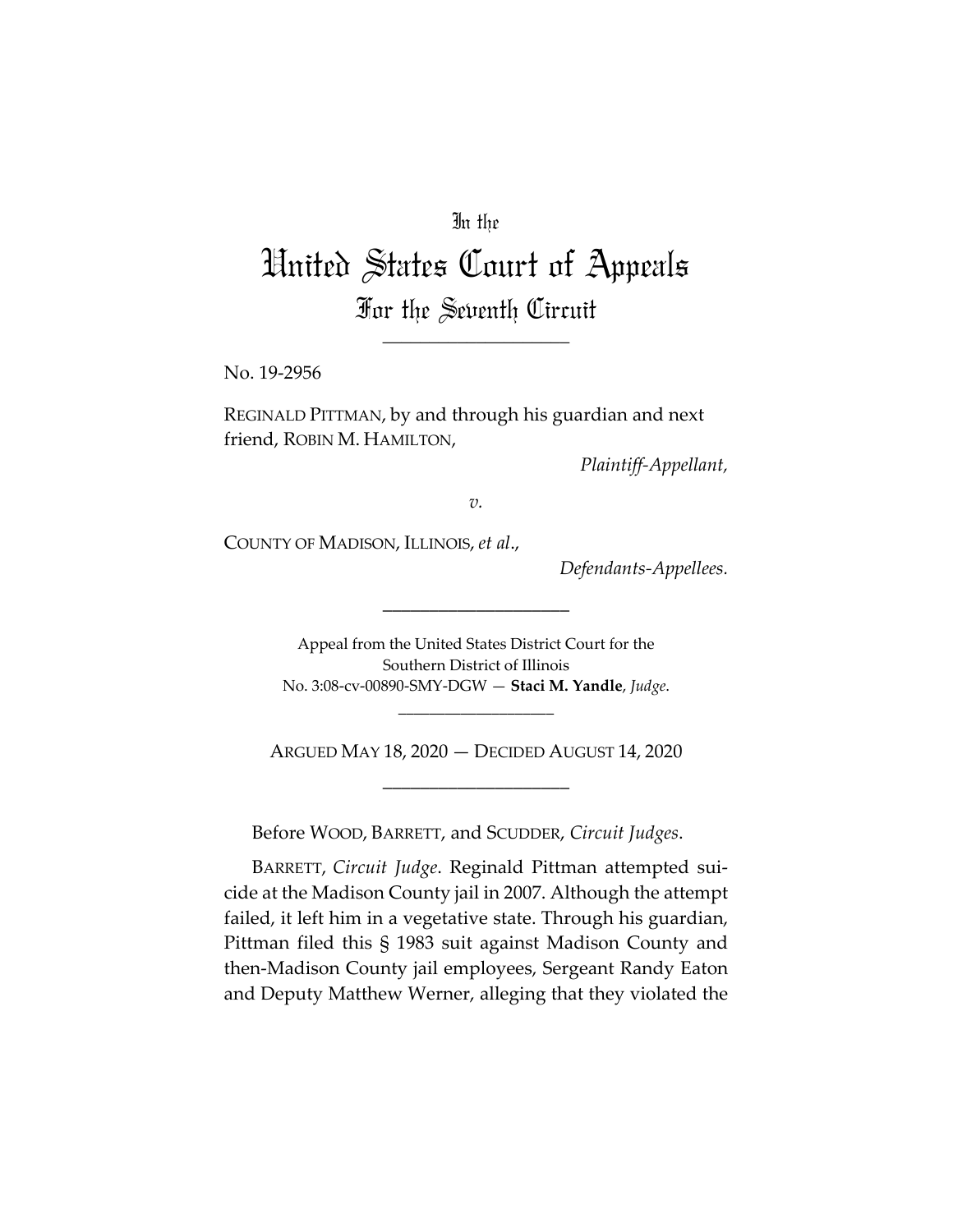Fourteenth Amendment by failing to provide him with adequate medical care. In 2018, the suit went to trial for the second time, and the jury returned a verdict in favor of the defendants. We reverse the district court's denial of Pittman's motion for a new trial and remand because we conclude that one of the jury instructions erroneously directed the jury to evaluate Pittman's Fourteenth Amendment claim according to a subjective rather than objective standard.

I.

In 2007, Reginald Pittman was a pretrial detainee at the Madison County jail. At the time, Sergeant Randy Eaton and Deputy Matthew Werner were employees of the county jail. After four months of detention, Pittman attempted suicide by hanging himself with a blanket. The suicide attempt left Pittman in a vegetative state. In his suicide note, he stated that the guards were "f\*\*\*ing" with him and would not give him access to "crisis [counseling]."

After Pittman's suicide attempt, Bradley Banovz, an inmate housed near Pittman's cell, substantiated the claim that Pittman had made in his suicide note. In an interview with a county detective, which was captured on video, Banovz stated that in the days leading up to Pittman's suicide attempt, Pittman had asked both Werner and Eaton to refer him to crisis counseling. According to Banovz, while both defendants promised Pittman that they would schedule him for counseling, neither of them followed through with their promises.

Pittman filed a § 1983 suit against Madison County, Werner, and Eaton. As is relevant on this appeal, Pittman claimed that the defendants violated the Due Process Clause of the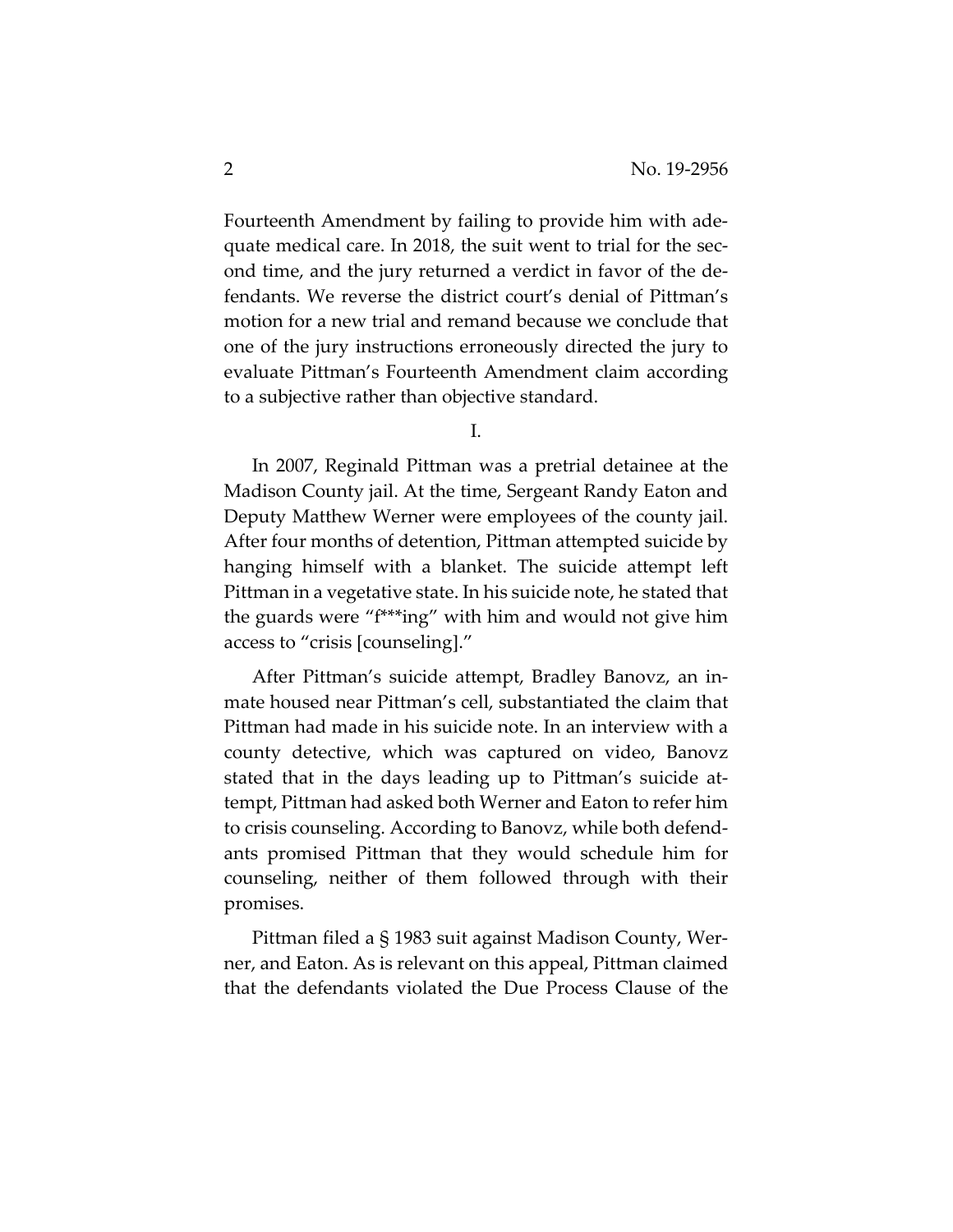Fourteenth Amendment by failing to provide him with adequate medical care. The defendants moved for summary judgment, which was granted in 2011. We reversed and remanded the suit. *Pittman ex rel. Hamilton v. Cnty. of Madison*  (*Pittman I*), 746 F.3d 766 (7th Cir. 2014). On remand, the parties went to trial for the first time, which resulted in a jury verdict in favor of the defendants in 2015. Pittman appealed again. Among other things, he challenged the district court's exclusion of Banovz's video interview. We concluded that the district court's exclusion of the video interview was a reversible error and remanded for a new trial. *Pittman ex rel. Hamilton v. Cnty. of Madison* (*Pittman II*), 863 F.3d 734 (7th Cir. 2017).

In 2018, the case went to trial for the second time. Once again, the jury returned a verdict for the defendants. Pittman filed a motion for a new trial, which was denied. On what is now his third appeal, Pittman challenges one of the jury instructions and two evidentiary rulings by the district court.

II.

Pittman's principal challenge on appeal concerns a pivotal jury instruction.1 According to Pittman, the instruction misstated the law: instead of requiring the jury to determine

<sup>1</sup> The defendants argue that Pittman did not preserve this challenge because his objection to the jury instruction was neither timely nor sufficiently specific under Federal Rule of Civil Procedure 51. *See Schobert v. Ill. Dep't of Transp.*, 304 F.3d 725, 729 (7th Cir. 2002) (noting that to preserve an objection to a jury instruction under Rule 51, the objection must be timely and must "distinctly state the matter objected to and the ground of the objection"). We're wholly unconvinced by this argument. As for the timing, the record indicates that Pittman raised his objection early enough in the proceedings to give the district court the opportunity to review his objection before instructing the jury. *See id.* at 729–30 ("There are no formal requirements [for the timing of the objection], but pragmatically speaking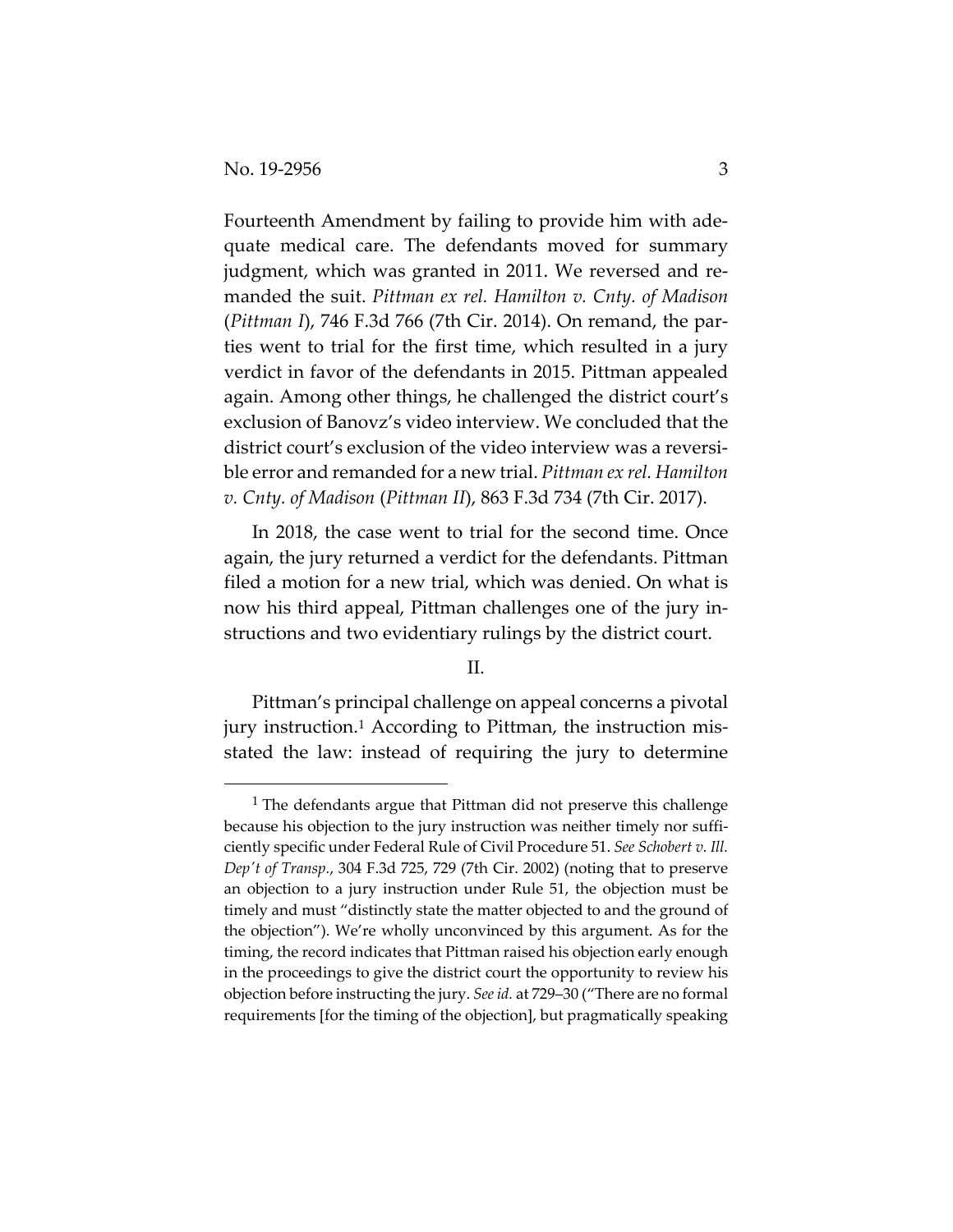whether the defendants acted in an objectively reasonable manner, the instruction required the jury to ascertain the defendants' subjective intent. We decide de novo whether a jury instruction misstated the law, but even if it did, we will reverse only if the misstatement "misguide[d] the jury to the extent that the complaining party suffered prejudice." *Viramontes v. City of Chicago*, 840 F.3d 423, 428 (7th Cir. 2016) (citation omitted).

The challenged jury instruction required the jury to make four findings: (1) "[t]here was a strong likelihood that [Pittman] would seriously harm himself," (2) the defendants "were aware of … or strongly suspected facts showing [this] strong likelihood," (3) they "consciously failed to take reasonable measures to prevent [Pittman] from harming himself," and (4) Pittman "would have suffered less harm if [the defendants] had not disregarded the risk." Pittman argues that the instruction is inconsistent with the objectively reasonable standard that we recently articulated in *Miranda v. County of Lake*, 900 F.3d 335 (7th Cir. 2018).

Before *Miranda*, this circuit evaluated a Fourteenth Amendment due process claim brought by a pretrial detainee under the deliberate indifference standard, which "requires a showing that the defendant had a 'sufficiently culpable state

the district court must be made aware of the error prior to instructing the jury, so that the judge can fix the problem before the case goes to the jury."). Moreover, the record shows that Pittman identified the alleged error in the jury instruction with sufficient specificity by arguing that the instruction did not comply with the newly articulated objective standard in *Miranda v. County of Lake*, 900 F.3d 335 (7th Cir. 2018). Thus, the objection was "sufficiently detailed to draw the court's attention to the defect." *Williamson v. Handy Button Mach. Co.,* 817 F.2d 1290, 1295 (7th Cir. 1987). Pittman preserved his challenge for appeal.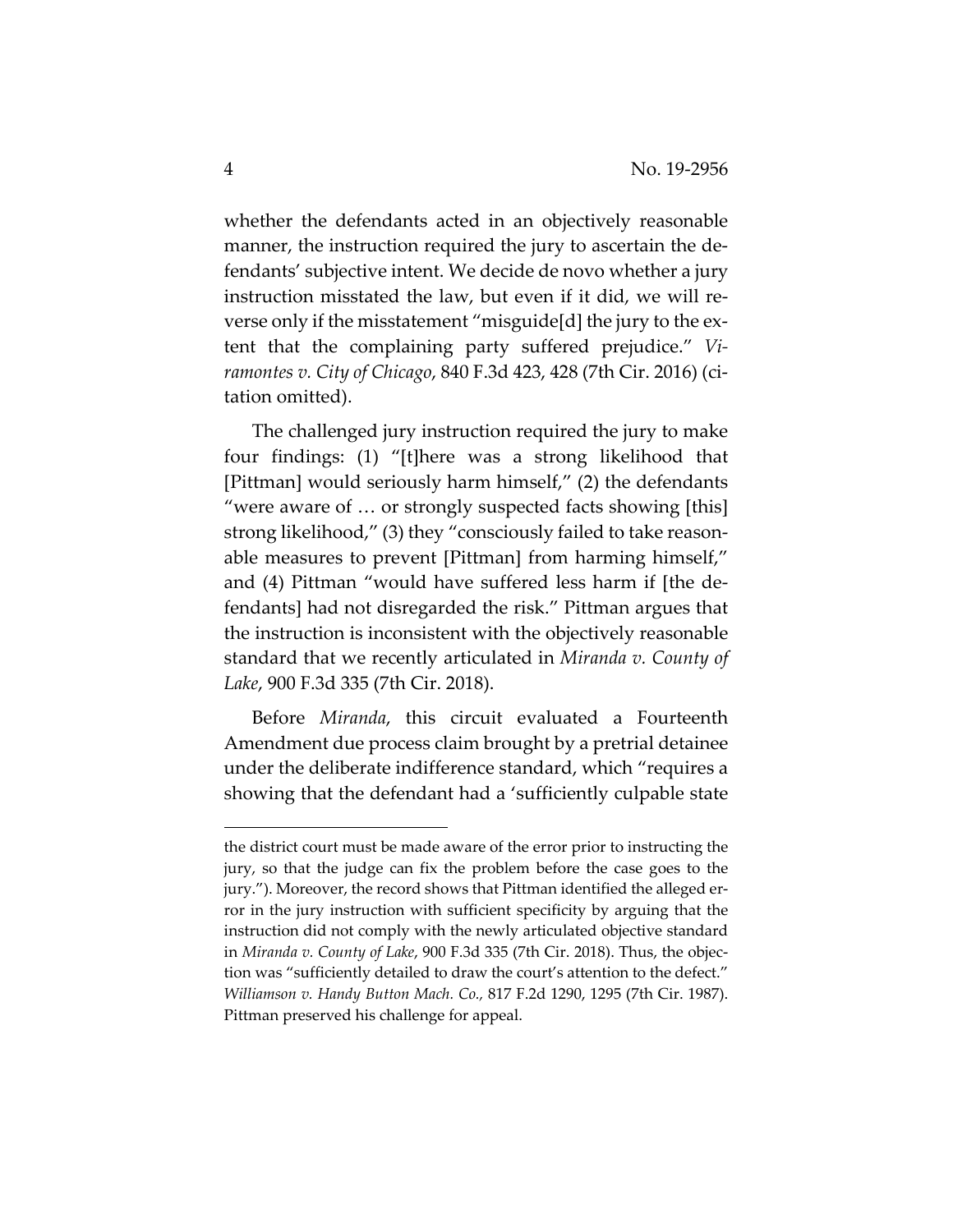of mind' and asks whether the official actually believed there was a significant risk of harm." *Id*. at 350 (citation omitted)*.* This standard tracked the subjective inquiry employed for Eighth Amendment claims—and that made it a misfit. "Pretrial detainees stand in a different position" than convicted prisoners, so "the punishment model is inappropriate for them." *Id*. Moreover, our approach was undercut by the Supreme Court's decision in *Kingsley v. Hendrickson,* which held that an excessive-force claim brought by a pretrial detainee under the Fourteenth Amendment must be evaluated under an objective test rather than the subjective deliberate indifference standard. 135 S. Ct. 2466, 2473 (2015). So in *Miranda*, we changed course. Taking our cue from *Kingsley*, we held that an objective standard applies to medical-needs claims brought by pretrial detainees such as the one brought by Pittman. 900 F.3d at 352. Under this standard, the jury must answer two questions. First, it must decide whether the "defendants acted purposefully, knowingly, or perhaps even recklessly." *Id.* at 353. Second, it must determine whether the defendants' actions were "objectively reasonable." *Id.* at 354.

Pittman argues that the jury instruction conflicts with this test because the jury was told to consider whether the defendants "*were aware of* … *or strongly suspected*" facts showing a likelihood that Pittman would harm himself and whether the defendants "*consciously* failed to take reasonable measures" to avert that harm. (emphasis added). According to Pittman, this language directed the jury to apply the nowdefunct subjective test rather than the objective test that governs under *Miranda*.

Pittman's argument fails as to the instruction that the jury decide whether the defendants "were aware of … or strongly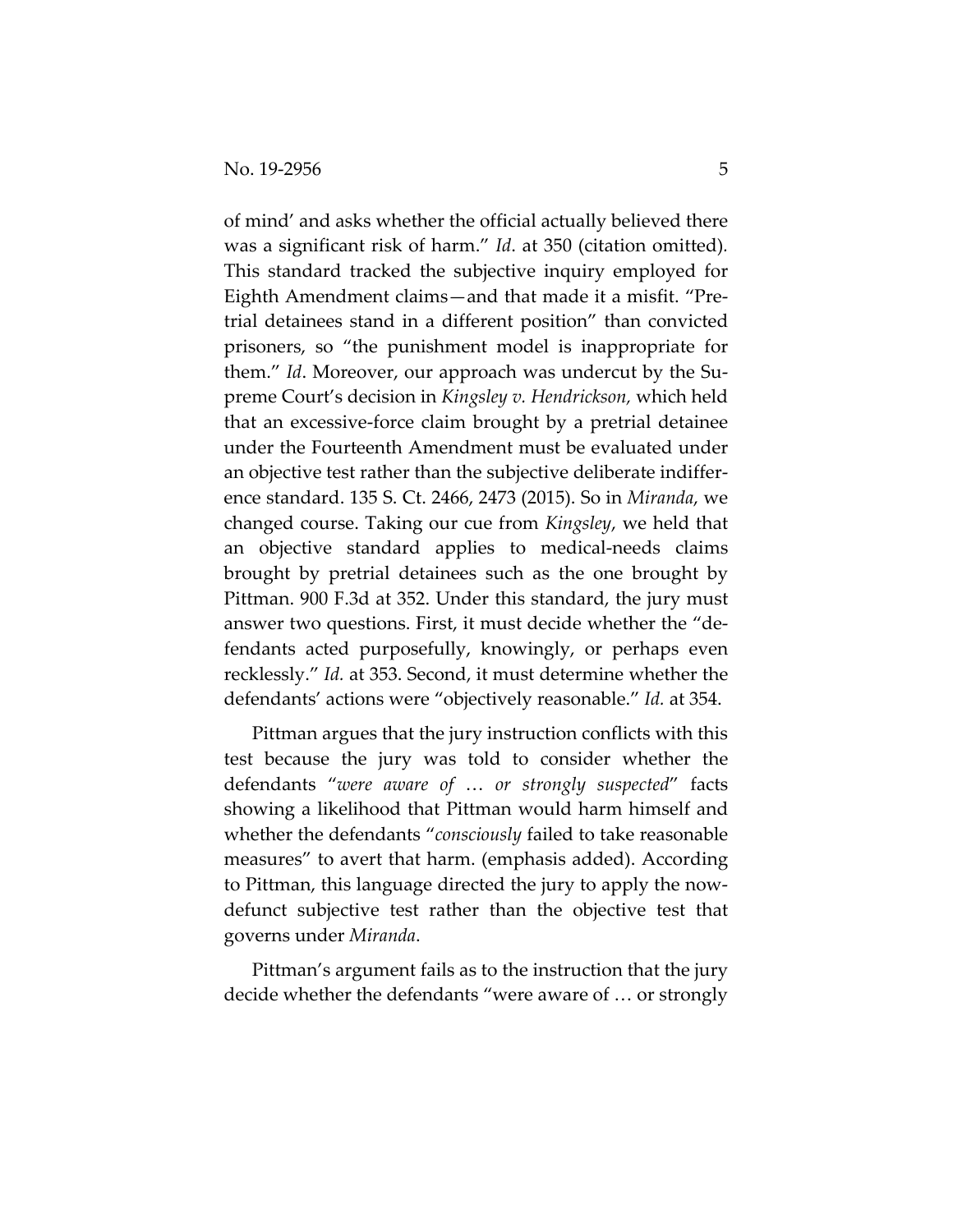suspected facts showing" a strong likelihood that Pittman would harm himself. This language goes to *Miranda*'s first inquiry: whether the defendants acted "purposefully, knowingly, or perhaps even recklessly." At bottom, *Miranda*'s first inquiry encompasses all states of mind except for negligence and gross negligence. *Miranda,* 900 F.3d at 353. The challenged language accurately conveyed this standard to the jury: if the defendants "were aware" that their actions would be harmful, then they acted "purposefully" or "knowingly"; if they were not necessarily "aware" but nevertheless "strongly suspected" that their actions would lead to harmful results, then they acted "recklessly." This much is consistent with *Miranda*.

But the district court erred by telling the jury to determine whether the defendants "*consciously* failed to take reasonable measures to prevent [Pittman] from harming himself." (emphasis added). This language conflicts with *Miranda*'s second inquiry: whether the defendants acted in an "objectively reasonable" manner. By using the word "consciously," the instruction erroneously introduced a subjective element into the inquiry. Under *Miranda*'s standard, whether the defendants' failure to take reasonable measures was the result of a *conscious* decision is irrelevant; they are liable if their actions (or lack thereof) were *objectively* unreasonable. *See Kingsley,* 135 S. Ct. at 2470 (holding that the plaintiff's Fourteenth Amendment excessive-force claim turned on whether the defendants' conduct was "*objectively* unreasonable" rather than on whether the defendants were "*subjectively* aware" that that their conduct was unreasonable). Because the word "consciously" rendered the jury instruction impermissibly subjective, the jury instruction misstated the law.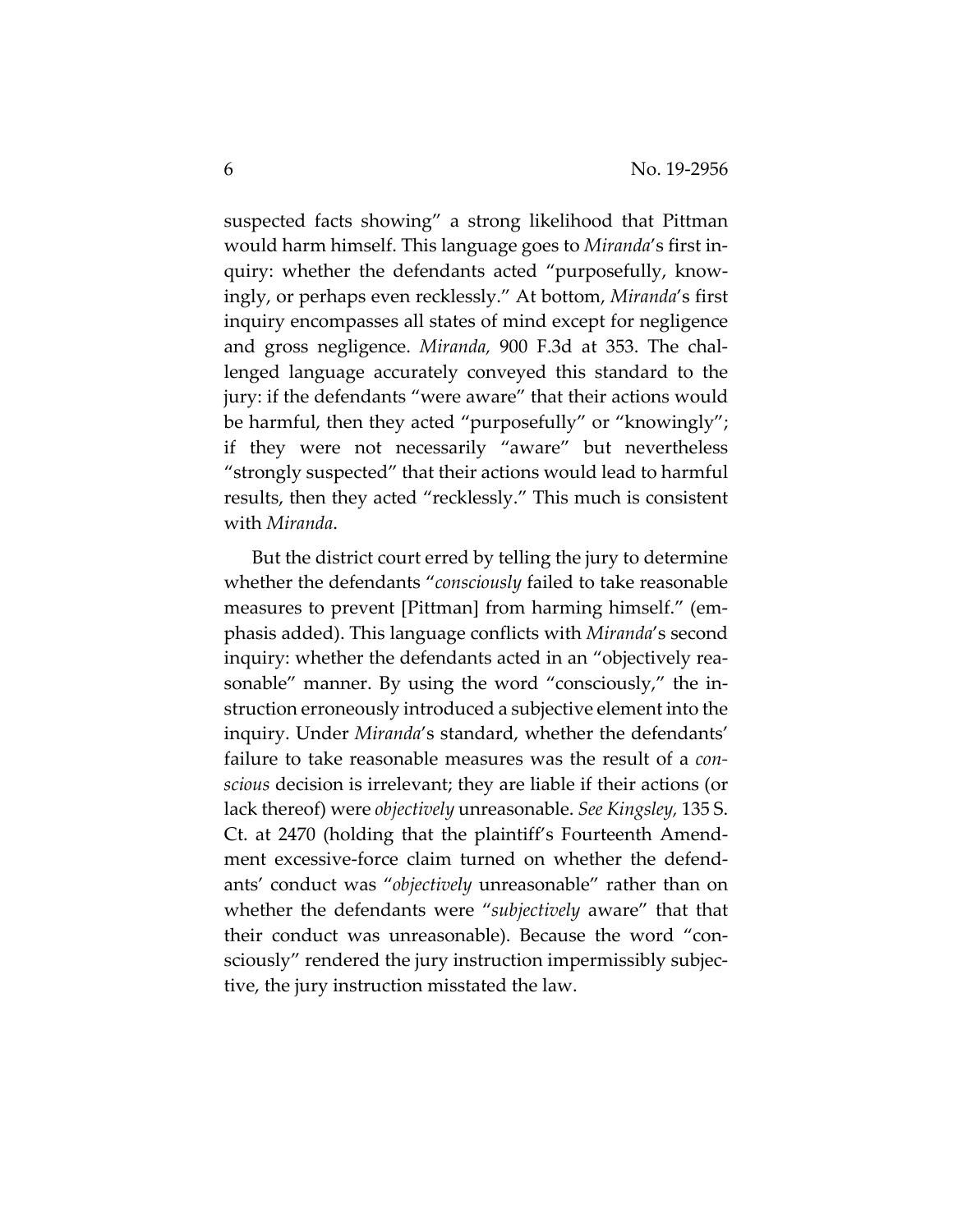This error likely "confused or misled" the jury. *Boyd v. Ill. State Police,* 384 F.3d 888, 894 (7th Cir. 2004). Although the word "consciously" is the only aspect of the instruction that conflicts with *Miranda*, we consider "the instructions as a whole, along with all of the evidence and arguments." *Susan Wakeen Doll Co. v. Ashton-Drake Galleries*, 272 F.3d 441, 452 (7th Cir. 2001). Here, the evidence and arguments presented at trial by both Pittman and the defendants reveal that the word "consciously" was likely prejudicial. Pittman presented the transcript of Banovz's video interview to convince the jury that the defendants ignored Pittman's multiple requests for crisis counseling. For their part, the defendants sought to avoid liability by arguing that, despite knowing that Pittman had been placed on suicide watch a few months before his suicide attempt and had an episode of extensive crying around the same time, they were nevertheless unaware of the actual risk that Pittman posed to himself. They supported this argument by testifying, among other things, that they were not familiar with the jail's suicide-prevention policies, were not able to identify suicide risks, and could not remember whether they had been trained on handling suicidal inmates. In other words, the defendants argued and presented evidence to show that they did not *consciously* fail to take reasonable measures to prevent Pittman's suicide attempt. In light of the evidence presented at trial and the arguments made by the defendants, the use of the word "consciously" likely steered the jury toward the subjective deliberate indifference standard. And that error "likely made [a] difference in the outcome," *Guzman v. City of Chicago*, 689 F.3d 740, 745 (7th Cir. 2012), because a reasonable jury could conclude that the defendants' failure to provide medical care for Pittman was ob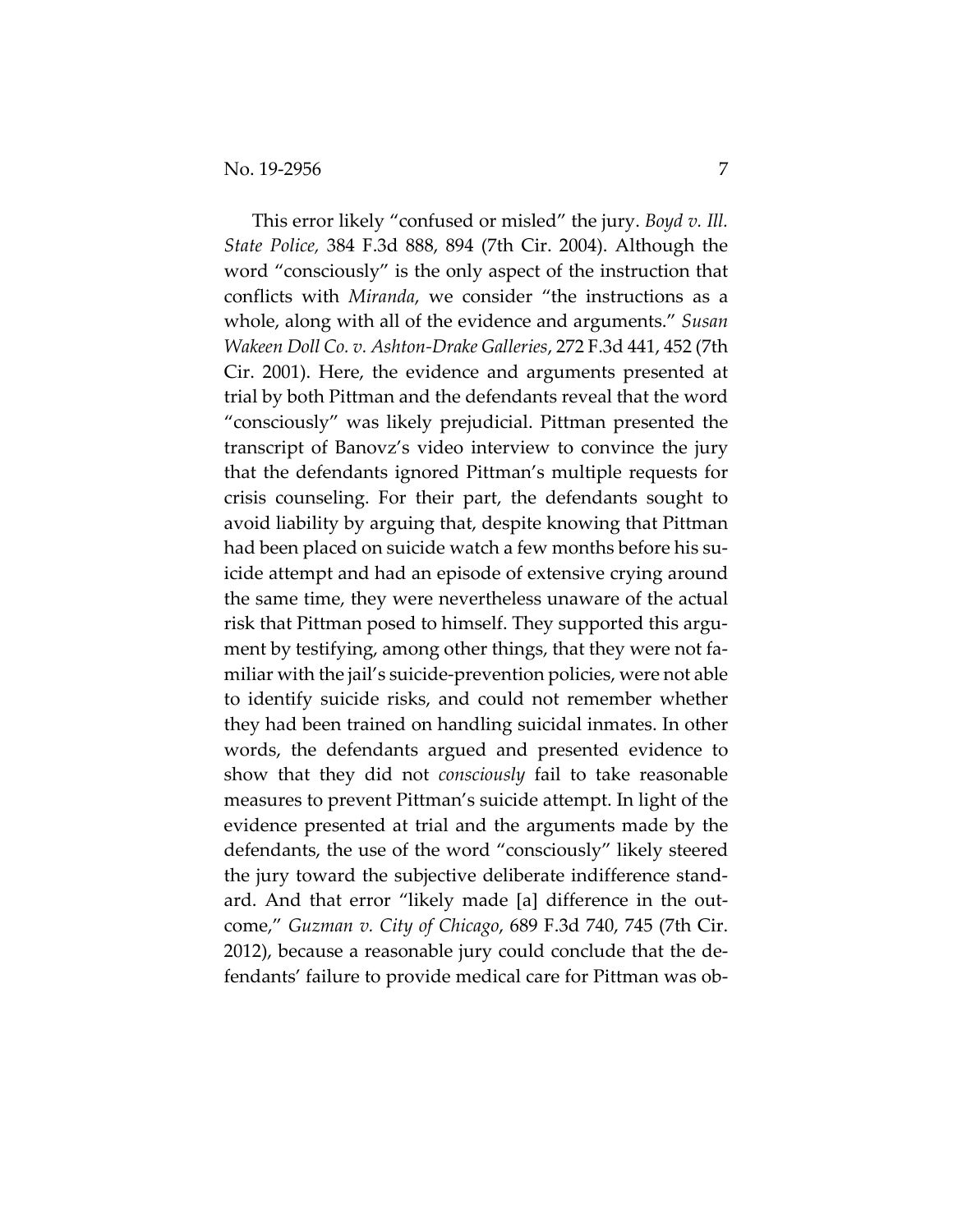jectively unreasonable, but not a conscious failure. In sum, because the jury instruction misstated *Miranda*'s objective standard and the error was likely prejudicial, we reverse the judgment and remand the case for a new trial.

#### III.

Pittman also challenges two of the district court's evidentiary rulings: one barring any witness testimony as to whether the defendants acted in a "deliberately indifferent" manner and another excluding Banovz's testimony that he notified unnamed guards that Pittman was suicidal. "'We review [the] district court's rulings on [the] motions in limine for an abuse of discretion' because 'decisions regarding the admission and exclusion of evidence are peculiarly within the competence of the district court.'" *Von der Ruhr v. Immtech Int'l, Inc.,* 570 F.3d 858, 862 (7th Cir. 2009) (alterations in original) (citation omitted). We conclude that neither ruling amounted to an abuse of discretion.

### A.

Pittman's first challenge pertains to the district court's grant of the defendants' motion in limine to bar witnesses from testifying that the defendants were "deliberately indifferent" toward him. Before we dive into the merits of this challenge, we must first address the defendants' contention that Pittman failed to preserve it. Relying on this circuit's ruling in *Jenkins v. Keating*, the defendants argue that Pittman forfeited this challenge by failing to renew his objection to the pretrial evidentiary ruling at some point during the trial. 147 F.3d 577, 581 (7th Cir. 1998) ("[I]n order to preserve for appeal the merits of a pre-trial ruling on a motion *in limine*, the party who unsuccessfully opposes the motion must accept the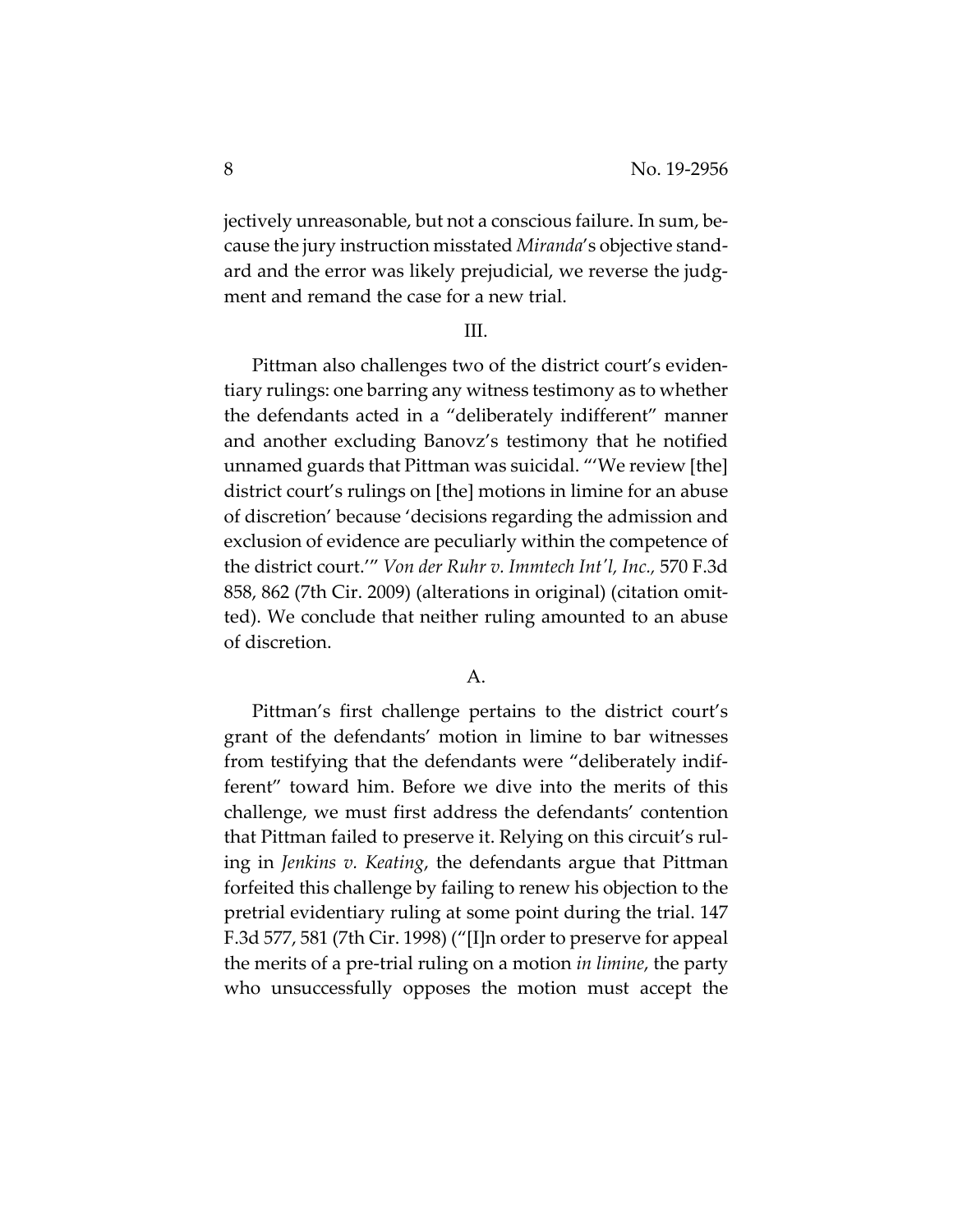court's invitation to renew his or her challenge to it at trial."). The defendants' reliance on *Jenkins* is misplaced, however, because that case turned on the district court's stated willingness to reconsider its pretrial ruling. By contrast, if a pretrial ruling is definitive, the objecting party need not renew his objection to it. FED. R. EVID. 103(b) ("Once the court rules definitively on the record—either before or at trial—a party need not renew an objection or offer of proof to preserve a claim of error for appeal."); *see also Wilson v. Williams*, 182 F.3d 562, 563 (7th Cir. 1999) ("[A] definitive ruling *in limine* preserves an issue for appellate review, without the need for later objection … .").

In this case, the district court gave the parties no reason to believe that its grant of the defendants' motion in limine was anything but definitive. Although the order contains little analysis, it makes clear that granting such a motion is warranted only if "the evidence is *clearly inadmissible* on all potential grounds." (emphasis added). And the order contains no conditional language other than a passing boilerplate reference to the fact that a ruling on a motion in limine is "subject to change." Notably, unlike the district court in *Jenkins*, the district court in this case did not invite Pittman to renew his challenge at any point during the trial. 147 F.3d at 586; *see also United States v. Addo*, 989 F.2d 238, 242 (7th Cir. 1993) (holding that a party abandons an objection if he fails to accept the district court's invitation to renew his objection during trial). Because the pretrial ruling was definitive, Pittman did not have to renew his objection at trial to preserve it.

Securing review of his argument, however, is as far as Pittman gets because the district court's ruling survives scrutiny. Admittedly, the district court's reasoning was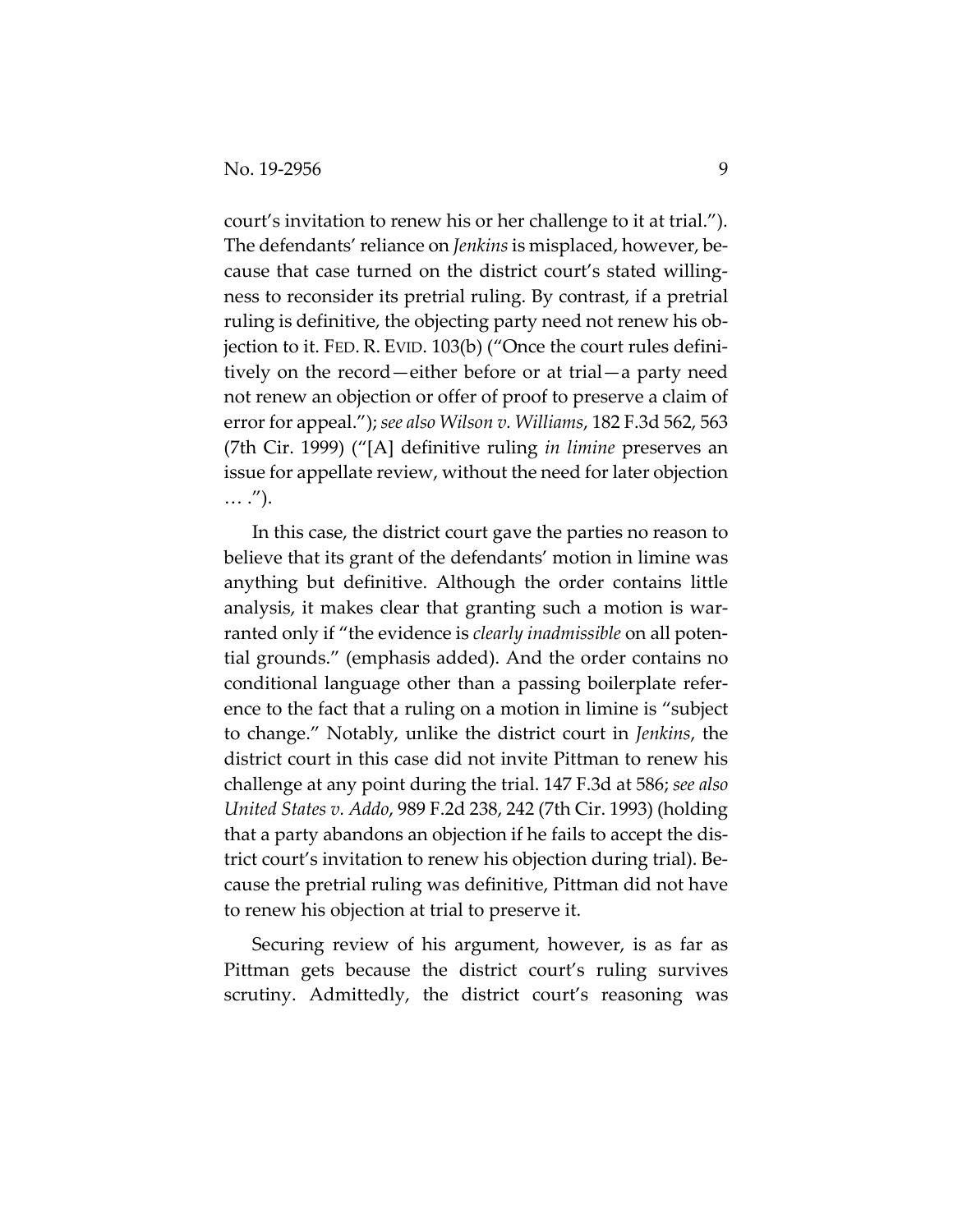flawed. It asserted that allowing any witness to testify that the defendants were "deliberately indifferent" toward Pittman would violate Federal Rules of Evidence 701, 702, and 704, which together prohibit lay and expert witnesses from offering outcome-determinative opinions. *See* FED. R. EVID. 701 (setting forth the rule regarding lay witness testimony); FED. R. EVID. 702 (expert witness testimony); FED. R. EVID. 704 (testimony regarding an ultimate issue). That's wrong; under Rule 704(a), "[a]n opinion is not objectionable just because it embraces an ultimate issue." FED. R. EVID. 704(a). But this mistake does not undercut the district court's decision to exclude the testimony because its decision is easily justified. "Under Rules 701 and 702, opinions must be helpful to the trier of fact, and Rule 403 provides for exclusion of evidence which wastes time." FED.R. EVID. 704(a) advisory committee's notes to 1972 Proposed Rules; *see also* FED. R. EVID. 403 ("The court may exclude relevant evidence if its probative value is substantially outweighed by a danger of one or more of the following: unfair prejudice, confusing the issues, misleading the jury, undue delay, wasting time, or needlessly presenting cumulative evidence."). In light of *Miranda*, any testimony about the defendants' alleged "deliberate indifference" was far more likely to confuse the jury than to help it. *See McCann v. Ogle Cnty.*, 909 F.3d 881, 886 (7th Cir. 2018) (explaining that under *Miranda*, "a standard of objective reasonableness, and *not deliberate indifference*, governs claims under the Fourteenth Amendment's Due Process Clause for inadequate medical care provided to pretrial detainees" (emphasis added)). Excluding the testimony, therefore, was an eminently reasonable choice. *See Smith v. Hunt*, 707 F.3d 803, 807–08 (7th Cir. 2013) ("A decision is an abuse of discretion only if 'no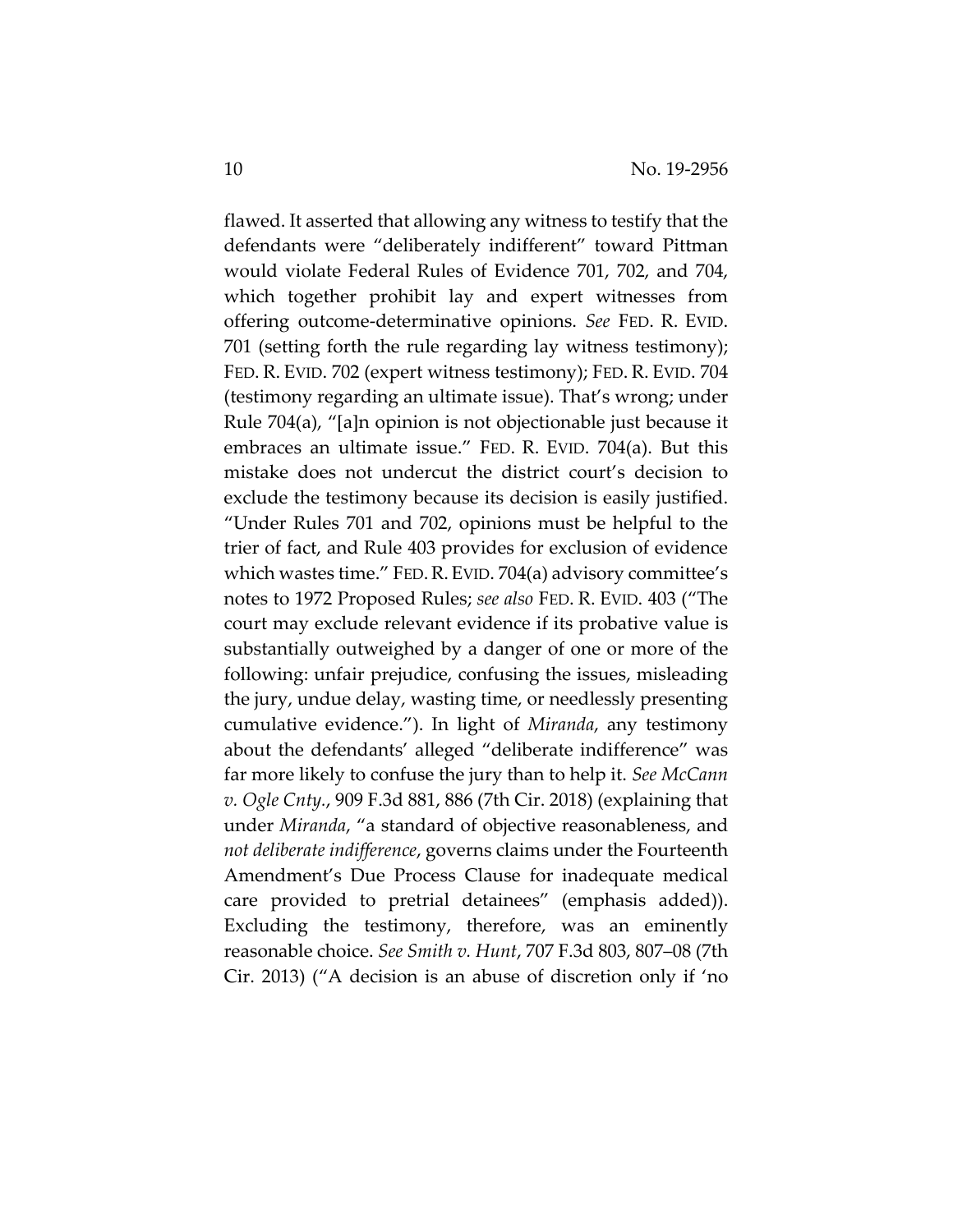reasonable person would agree with the decision made by the trial court.'" (citation omitted)).2

#### B.

Pittman also argues that the district court was wrong to exclude Banovz's testimony that he had notified unnamed guards that Pittman was suicidal. We can dispose of this contention succinctly because we already rejected it in Pittman's last appeal. The district court's decision to exclude Banovz's testimony as to the unnamed guards was among the various rulings before us in *Pittman II*. Although we remanded for a new trial because we concluded that the district court's exclusion of the Banovz's video interview was an abuse of discretion, we expressly rejected all of Pittman's other challenges. *See Pittman II*, 863 F.3d at 738 ("Pittman's brief raises several other issues relating to how the judge conducted the trial. None of these arguments has merit."). Pittman gives us no reason to depart from our previous ruling on this issue, so we affirm the district court's grant of the defendants' motion. *Tice v. Am. Airlines, Inc*., 373 F.3d 851, 853 (7th Cir. 2004) ("[A] ruling made in an earlier phase of a litigation controls the later phases unless a good reason is shown to depart from it.").

<sup>2</sup> Pittman also argues that the exclusion was improper because the parties had signed a written stipulation prior to the second trial, agreeing that the testimony of any witness who testified at the first trial could be presented to the jury without further foundation or authentication. This argument is likewise unpersuasive. As we've explained, the district court's decision to bar witnesses from testifying that the defendants were deliberately indifferent toward Pittman was proper for reasons other than foundation or authentication.